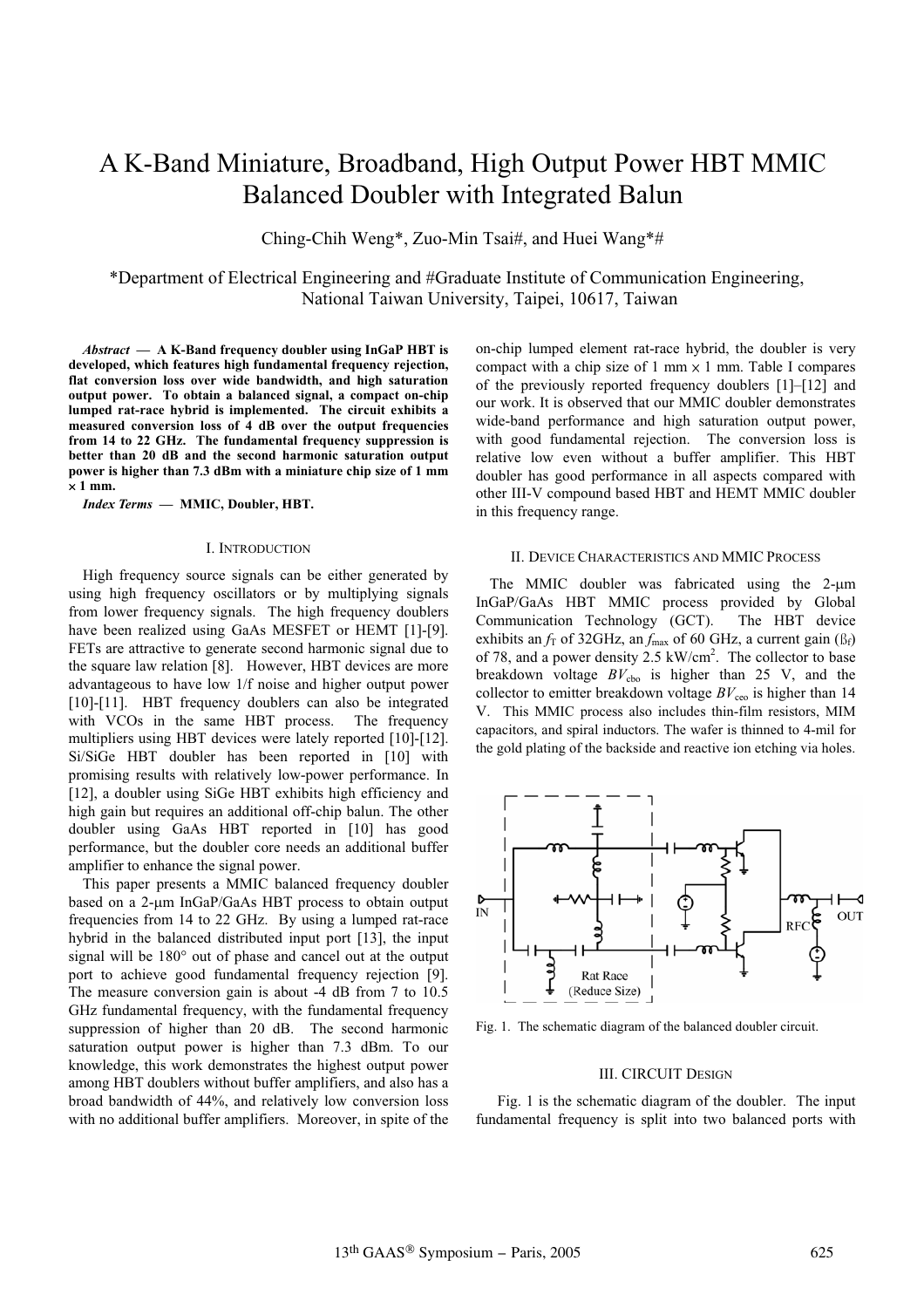identical power and 180° phase difference, which feed into two identical input match circuits and transistors, and then combined at the output port. The second harmonic signals that pass the active transistors will be in-phase combined and the odd frequency components will be 180° out-of-phase and cancelled at the output.

The doubler composes of two identical common-emitter HBTs. In order to reduce dc power consumption and generate higher second harmonic component, the HBTs are biased for class-AB operation, where the nonlinearity of the transconductance versus base-to-emitter voltage can be used for second harmonic frequency generation. The bias conditions are optimized for the conversion gain and the output power.

The 180° balun is a lumped element rate-race design for broadband. Three inductors and four MIM capacitors are used to implement the balun, similar to that reported in [13]. When the sum port is terminated with 50  $\Omega$ , the simulation results show that the insertion losses of the rat-race are both 3.2 dB with the phase difference of less than 10°.



Fig. 2. Chip photograph of the MMIC doubler with a chip size of  $1 \times$  $1 \text{ mm}^2$ .

The output load impedance is designed for maximizing second harmonic conversion gain (minimizing the loss) and ensuring the stability. Because of the out-of-phase input signal in each transistor, the load for fundamental frequency is virtual-short-circuited and thus higher isolation can be achieved. The doubler performance is simulated via harmonic balanced technique of the commercial computer-aided-design software Microwave Office. The HBT device nonlinear model used in the simulation is Gummel Poon model provided by the foundry. The chip photograph is shown in Fig. 2, with a size of 1 mm  $\times$  1 mm including all the testing pads.

## IV. MEASUREMENT RESULTS

The circuit is measured via on-wafer probing. The two transistors are biased at 5V collector-to-emitter voltage, while the base dc currents are near zero for the class-B operation. The total dc power consumption is approximately 75mW.

The conversion gain and the input fundamental frequency suppression versus input signal power under 9 GHz input frequency are plotted in Fig. 3. It is observed that the output power is not saturated till 7.3 dBm, which is the highest output saturation power among the reported doublers using HBT devices in this frequency range.



Fig. 3. Measured conversion gain and fundamental frequency rejection at 9-GHz input signal with input power from 7 to 15 dBm.



Fig. 4. Measured conversion gain and fundamental frequency rejection at 12-dBm input power with frequency from 5 to 13 GHz.

The conversion gain and the input fundamental frequency suppression versus input frequency under 12 dBm input power are presented in Fig. 4. The doubler has about 4 dB conversion loss from 7 to 10.5 GHz input frequencies and demonstrated a broad-band frequency doubling performance. The fundamental frequency rejection is greater than 20 dB for the entire band, and better than 30 dB at input frequency from 8 to 10 GHz.